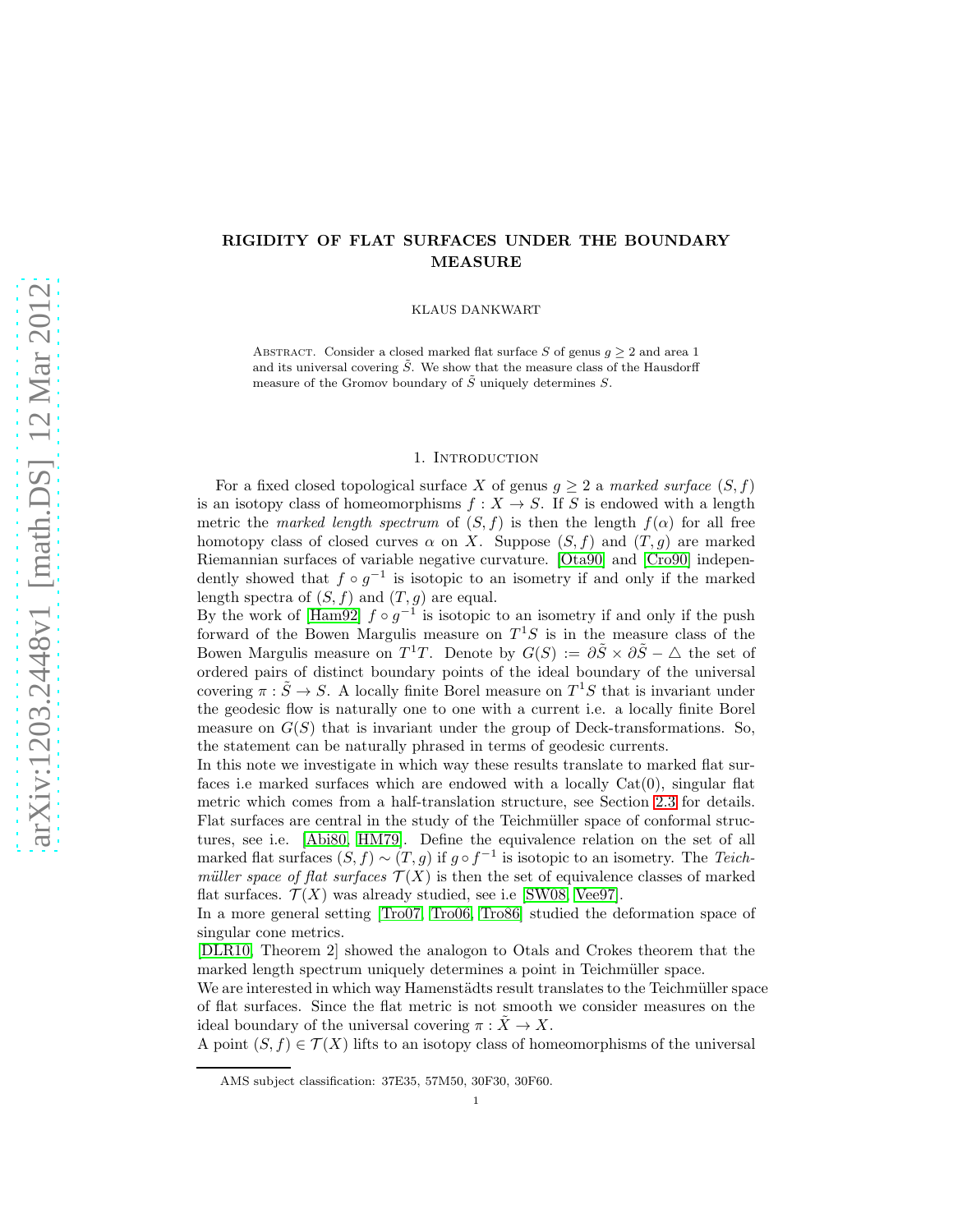coverings  $f : \tilde{X} \to \tilde{S}$  that are invariant under the group of Deck transformations. As  $\tilde{S}$  endowed with the lifted flat metric is a geodesic Gromov  $\delta$ -hyperbolic space, there exists a family of Gromov metrics  $d_{p,\infty}$ ,  $p \in \tilde{S}$  on the ideal boundary  $\partial \tilde{S} \sim S^1$  and so a family of positive finite Hausdorff measures or Patterson-Sullivan measures  $\mu_{\tilde{S},p}$  in same measure class  $\mu_{\tilde{S}}$ . Observe that for any two marked flat surfaces  $(S, f), (T, g)$  each representative in the isotopy class  $g \circ f^{-1} : \tilde{S} \to \tilde{T}$  is a quasi-isometry which extends to a homeomorphism between the visual boundaries  $g\circ f^{-1}:\partial \tilde S\to \partial \tilde T$ 

<span id="page-1-0"></span>**Theorem 1.1.** Two points  $(S, f), (T, g) \in T(X)$  determine, up to rescaling, the same point in the Teichmüller space of flat surfaces if and only if the push-forward of the measure class  $(g \circ f^{-1})_* \mu_{\tilde{S}}$  equals  $\mu_{\tilde{T}}$ .

The idea is the following. Recall that the marked length spectrum uniquely determines a point in the Teichmüller space of flat surfaces. Suppose that  $(S, f), (T, q)$ are marked flat surfaces of *volume entropy* one that the push-forward of the measure class  $(g \circ f^{-1})_* \mu_{\tilde{S}}$  equals  $\mu_{\tilde{T}}$ . Assume that there is a free homotopy class  $\alpha$  in  $S$  whose length is smaller than of its image under the marking change.

Fix a representative h in the isotopy class  $g \circ f^{-1}$  that is invariant under the group of Deck transformations and fix a base point  $p \in \tilde{S}$  in the universal covering of S. Following [\[Dan11a\]](#page-9-6), one can remove a zero set of boundary points  $\tilde{A} \subset \partial \tilde{S}$  so that the set of all rays emanating from p which converges to  $\partial \tilde{S} - \tilde{A}$  is of the following structure.

- It is a tree whose vertices is the set of singularities and the base point  $p$ . At each vertex there are countably many edges attached.
- Let c be a, possibly self intersecting, geodesic segment on the base surface S that connects singularities. Then each ray in the described tree on the universal covering contains infinitely often a lift of  $c$  as a subgeodesic segment.

It is well-known that for each multiple  $\alpha^n$  of  $\alpha$  there is a geodesic representative of the form as c.

We make use of the following statement. Suppose that there is a parametrized geodesic ray r on  $\tilde{S}$  starting at p with the following properties.

1)  $r$  is contained in the above tree.

2) The length difference for each subgeodesic segment of  $r$  under  $h$  is bounded, namely  $|d(r(s), r(t)) - d(h(r(s)), h(r(t)))| < C, \forall s, t > 0$ .

Then the length of the free homotopy class  $\alpha$  on  $(S, f)$  is not shorter than on  $(T, q)$ . The proof is as follows. Denote by  $\alpha^n$  the free homotopy class of a multiple of  $\alpha$ . Let c be a subgeodesic segment of  $r$  that is a lift of a geodesic representative of  $\alpha^n$ . Observe that the length of c is the length of  $\alpha^n$ . The minimal length in the homotopy class with fixed endpoints of the image of  $c$  under the marking change h gives a lower bound of the length of the image of the free homotopy  $\alpha^n$  under the marking change. So the length of  $\alpha^n$  in S is bounded from below by the length of the image of  $\alpha^n$  under the marking change minus the constant C of the second condition. But since the length of a multiple  $\alpha^n$  is n times the length of  $\alpha$  this leads to the statement.

So, to show the Theorem we have to find a geodesic ray with the properties described above. One shows that the following condition is equivalent to the second condition: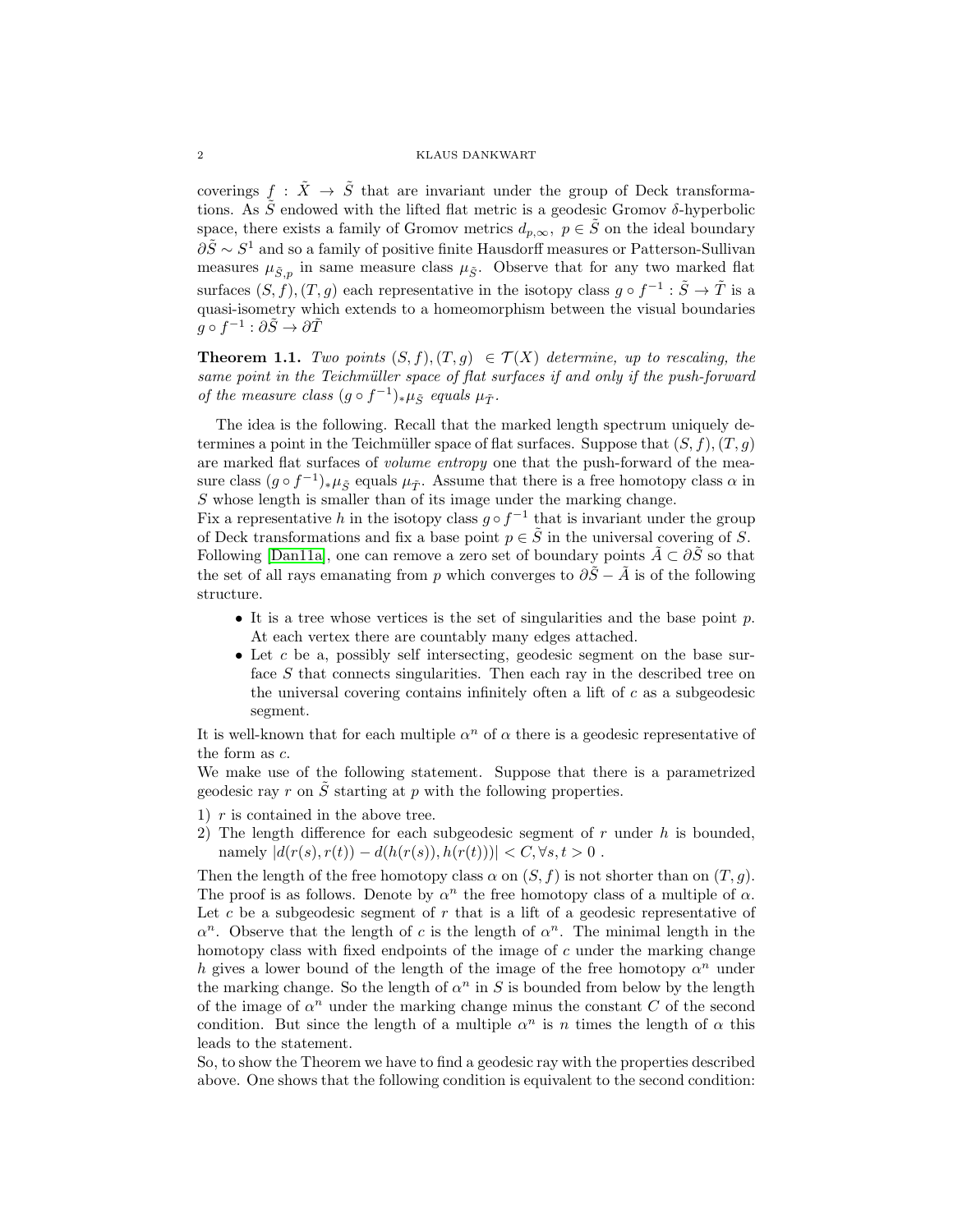**Condition 2<sup>\*</sup>**: The ray r satisfies  $|d(p, r(t)) - d(h(p), h(r(t)))| < C$  for all t larger than some some threshold  $t_0$ .

The set of boundary points  $A$  is of measure zero. So it suffices to show that the set of boundary points to which converge a ray that satisfies Condition  $2^*$  are of full measure.

This can be done by using shadows of balls of fixed radius with respect to the base point p. Observe first that similarly to [\[Dan11a\]](#page-9-6) one can show that

- The  $\mu_{\tilde{S}}$ -measure of a shadow of a ball with center x equals, up to a multiplicative constant,  $exp(-d(p, x))$ .
- The  $\mu_{\tilde{T}}$ -measure of the image of the shadow under h equals  $exp(-d(h(p), h(x)))$ up to a multiplicative constant.

In both cases one makes use of the fact that the volume entropy of  $S$  and  $T$  is one. For a ray r consider the shadows of open balls of fixed radius which are centered on the ray at some point  $r(t)$ . So, if for some  $t_0 > 0$  and for all  $t > t_0$  the quotient of the measure of the shadow centered at  $r(t)$  for  $\mu_{\tilde{S}}$  and  $h_*^{-1}\mu_{\tilde{T}}$  is bounded by a constant  $C_1(r) > 0$  then the rays satisfies condition  $2^*$ .

But, by the Lebesgue Differentiation Theorem this condition is satisfied for all rays that converge to boundary points outside a zero set as the set of shadows forms a Vitali covering, compare Definition [2.1.](#page-3-0)

The paper is organized as follows. In Section [2](#page-2-0) we recall some abstract facts in metric measure theory. Then we state the main results about  $\delta$ -hyperbolic spaces and flat surfaces needed later on. In Section [3](#page-7-0) we show a technical result which, together with the previous material, shows the main theorem.

Acknowledgement This question was raised by Mrs. Hamenstädt. I am very grateful for her patience, her support and many helpful discussions.

#### <span id="page-2-0"></span>2. Preliminaries about Gromov hyperbolic spaces and flat surfaces

2.1. Some metric measure theory. We recall some standard facts about metric measure theory and refer to [\[Fed69\]](#page-9-7).

Suppose  $(X, d)$  is a proper metric space. For a subset U, the diameter  $diam(U)$ is then the supremum of distance of points in  $U$ . We recall the definition of the Hausdorff measure and Hausdorff dimension.

Let  $a \geq 0$  be some number. For any subset U of X,  $\mu_{\epsilon}^{a}(U)$  is then the infimum of  $\sum_{i\in\mathbb{N}} diam(U_i)^a$  for all countable coverings  $U_i$ ,  $i\in\mathbb{N}$  of  $U$ , so that  $diam(U_i) \leq \epsilon$ .

The *Hausdorff measure* of dimension  $a \geq 0$  is then  $\mu^a := \lim_{\epsilon \to 0} \mu_{\epsilon}^a$  which might be constant zero or locally infinite.

The Hausdorff dimension of  $(X, d)$  is then the infimum of all a so that  $\mu^a(X) = 0$ . If the Hausdorff dimension is finite, the *Hausdorff measure*  $\mu$  is then the Hausdorff measure whose dimension is the Hausdorff dimension.

Next we recall the notion of doubling measures and Vitali coverings. Vitali coverings can also be defined more generally. That special definition is consistent to the general one, compare [\[Fed69,](#page-9-7) Theorem 2.8.17] where the function  $\delta$  is here defined as the diameter.

Denote by  $B(x, r)$  a metric ball of radius r and and center x. A locally finite Borel measure  $\nu$  on  $(X, d)$  is *doubling* if there is a constant  $C > 0$  so that

$$
\nu(B(x, 2r)) \le C \nu(B(x, r)) \,\,\forall x, r.
$$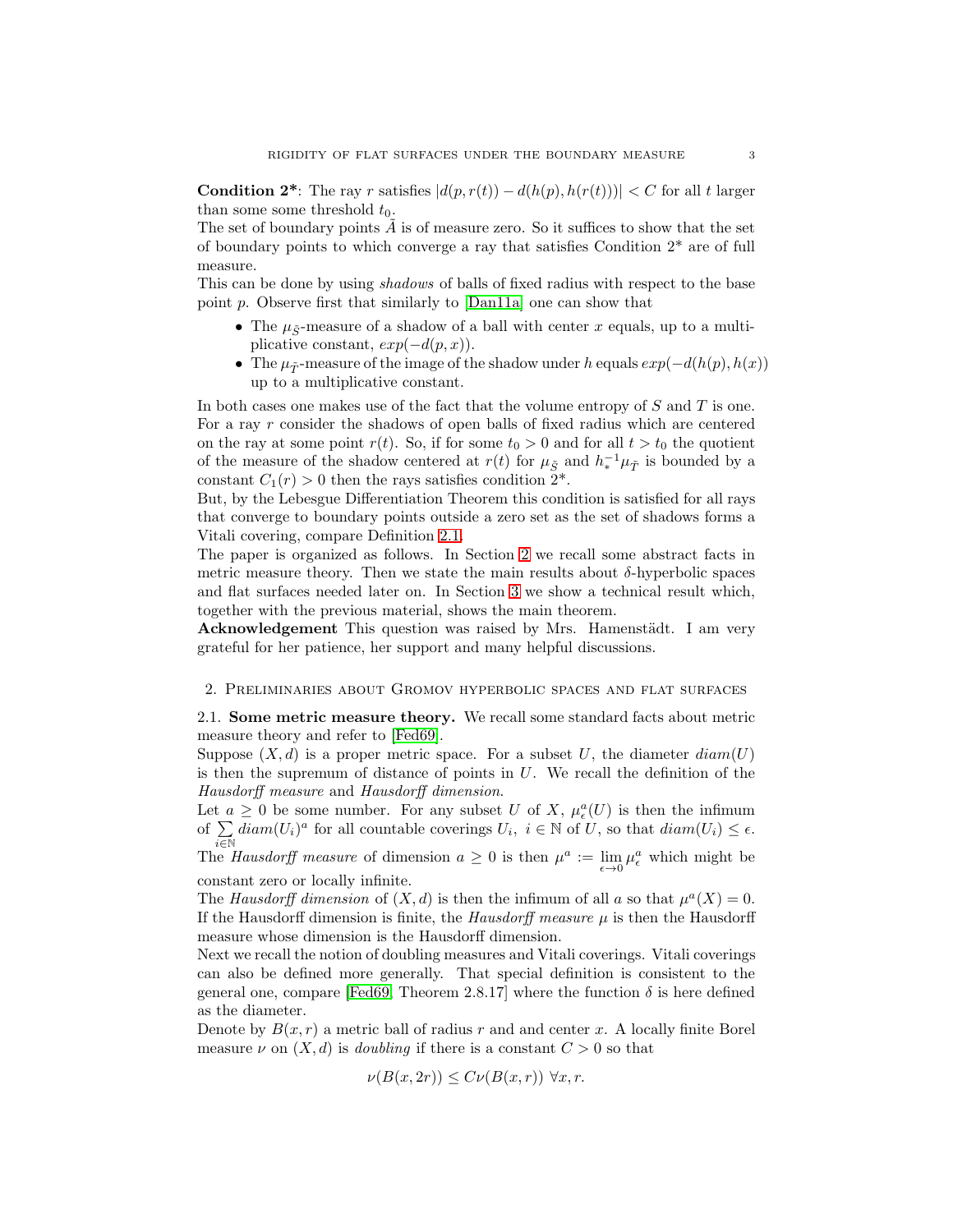#### 4 KLAUS DANKWART

<span id="page-3-0"></span>**Definition 2.1.** A collection V of closed subsets of metric space  $(X, d)$  with a doubling measure  $\nu$  is a *Vitali covering* if:

- There is a constant  $C_{\mathcal{V}} > 0$  so that each  $U \in \mathcal{V}$  is contained in a metric ball B with  $\nu(U) \geq C_{\mathcal{V}}\nu(B)$
- For each  $x \in X$  there is a sequence of neighborhoods  $U_i \in \mathcal{V}$ ,  $i \in \mathbb{N}$  of x so that  $diam(U_i)$  tends to zero.

Suppose  $f: X \to \mathbb{R}$  is a measurable function. A point  $x \in X$  is a Lebesque point with respect to V and f if and only if for each sequence of neighborhoods  $U_i \in V$ of x with  $\lim_{i \to \infty} diam(U_i) = 0$  it follows that

$$
\lim_{i \to \infty} \frac{1}{\nu(U_i)} \int_{U_i} f d\nu = f(x).
$$

The main application for Vitali sets is the Lebesgue differentiation Theorem, compare [\[Fed69,](#page-9-7) Theorem 2.9.8]

**Theorem 2.1.** The set of Lebesque points in  $X$  is of full measure.

2.2. Gromov hyperbolic spaces and their boundary. We recall the standard facts about proper  $\delta$ -hyperbolic spaces, compare [\[BH99,](#page-9-8) Chapter III].

Convention: Any metric space is assumed to be complete, proper and geodesic. Every geodesic segment can be extended to a geodesic line.

A metric space  $\tilde{S}$  is  $\delta$ -hyperbolic if every geodesic triangle in  $\tilde{S}$  with sides a, b, c is δ-slim: The side a is contained in the δ-neighborhood of  $b \cup c$ .

A L-quasi-isometry is a mapping  $g : \tilde{S} \to \tilde{T}$  so that the distance of each point in  $\tilde{S}$ to  $g(T)$  is uniformly bounded and so that

$$
(1+L)d_{\tilde{T}}(x,y)+L\geq d_{\tilde{S}}(g(x),g(y))\geq (1+L)^{-1}d_{\tilde{T}}(x,y)-L,\;\forall x,y.
$$

A L-quasi-geodesic is a mapping g of a line segment I to  $\tilde{S}$  so that

$$
(1+L)|s-t|+L \ge d(g(s), g(t)) \ge (1+L)^{-1}|s-t| - L, \ \forall s, t.
$$

 $\tilde{S}$  admits a boundary which is defined as follows. Fix a point  $p \in \tilde{S}$  and for two points  $x, y \in \tilde{S}$  we define the *Gromov product*  $(x, y)_p := \frac{1}{2}(d(x, p) + d(y, p) - d(x, y)).$ We call a sequence  $x_i$  admissible if  $(x_i, x_j)_p \to \infty$ . We define two admissible sequences  $x_i, y_i \subset \tilde{S}$  to be equivalent if  $(x_i, y_i)_p \to \infty$ . Since  $\tilde{S}$  is hyperbolic, this defines an equivalence relation. The boundary  $\partial \tilde{S}$  of  $\tilde{S}$  is then the set of equivalence classes.

The *Gromov product on the boundary* is then

$$
(\eta, \zeta)_p = \sup \{ \liminf_{i,j} (x_i, y_j)_p \mid \{x_i\} \in \eta, \{y_j\} \in \zeta \}
$$

<span id="page-3-1"></span>**Proposition 2.1.** Let  $\tilde{S}$  be a  $\delta$ -hyperbolic space and let  $\delta_{\text{inf}}$  be the infimum of all Gromov hyperbolic constants. Moreover, let  $\xi$  be defined by  $2\delta_{\text{inf}} \cdot \log(\xi) = \log(2)$ . There is a constant  $\epsilon < 1$  so that for any  $p \in \hat{S}$  there is a metric  $d_{p,\infty}$  on  $\partial \hat{S}$  which satisfies:

$$
\xi^{-(\eta,\zeta)_p} \ge d_{p,\infty}(\eta,\zeta) \ge (1-\epsilon)\xi^{-(\eta,\zeta)_p}
$$

 $d_{p,\infty}$  is a *Gromov metric* and  $(\partial \tilde{S}, d_{p,\infty})$  the *Gromov boundary*. A quasi-isometry between Gromov δ-hyperbolic spaces extends to a homeomorphism between the Gromov boundaries. Any bi-infinite L-quasi-geodesic converges to two distinct boundary points, and between any two distinct boundary points there is a connecting bi-infinite geodesic.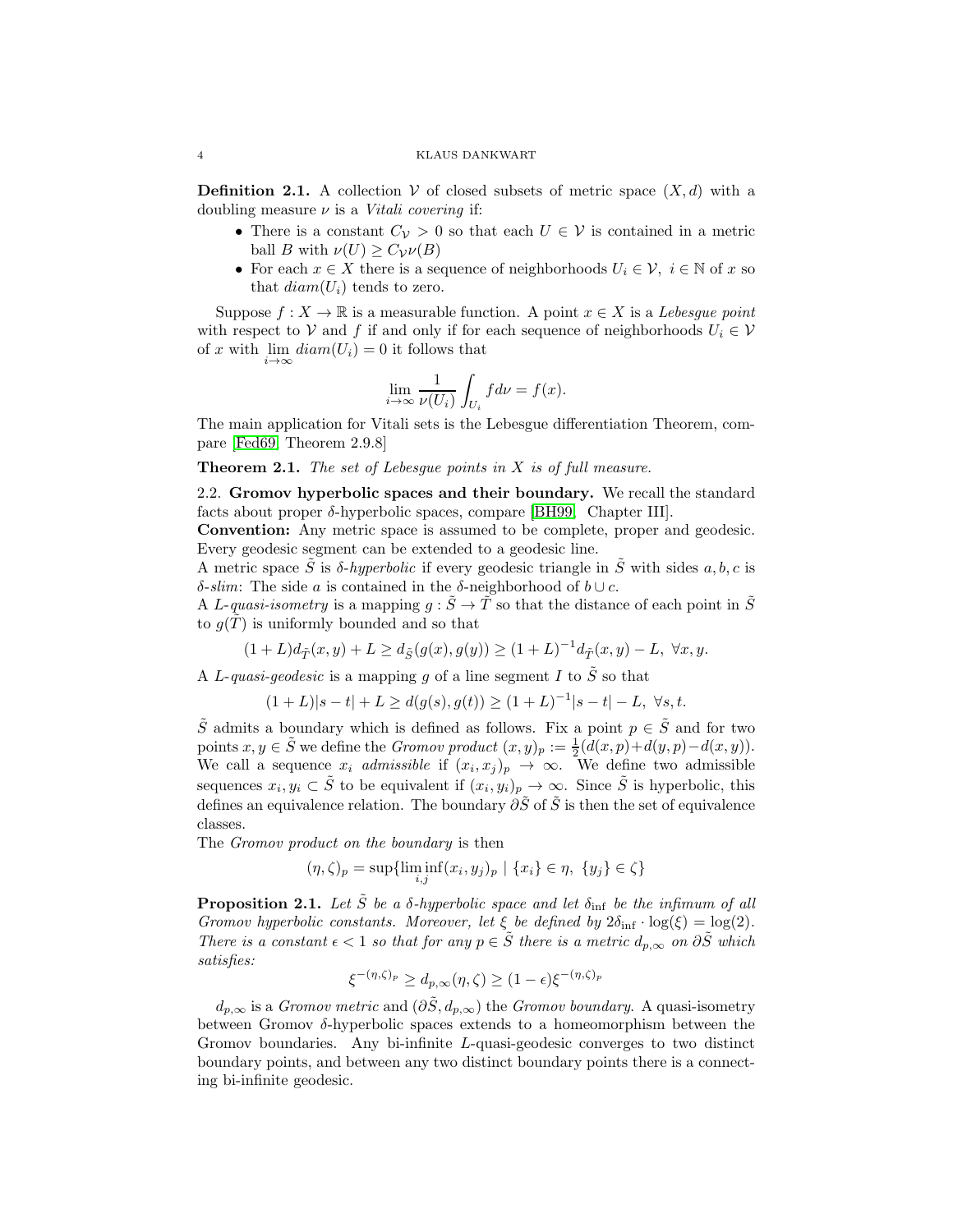<span id="page-4-0"></span>**Lemma 2.1.** There is a function  $H(L, \delta) > 0$  such that for any  $\delta$ -hyperbolic space  $\tilde{S}$  and for any two L-quasi-geodesics c, c' in  $\tilde{S}$  with the same endpoints in  $\tilde{S} \cup \partial \tilde{S}$ the  $H(L, \delta)$ -neighborhood of c contains c'.

*Proof.* This follows from [\[BH99,](#page-9-8) III 1.7] and [\[CP93,](#page-9-9) I Proposition 3.2]

**Notation:** If  $\tilde{S}$  is a  $\delta$ -hyperbolic Cat(0) space denote by  $[x, y]_{\tilde{S}}, x, y \in \tilde{S} \cup \partial \tilde{S}$ , a parametrized geodesic segment connecting x with y. If the space  $\tilde{S}$  is clear from the context we abbreviate  $[x, y] := [x, y]_{\tilde{S}}$ . For  $x \in \tilde{S}$ ,  $y \in \tilde{S} \cup \partial \tilde{S}$ ,  $[x, y]$  is unique up to reparametrization.

For a base point  $p \in \tilde{S}$  and  $U \subset \tilde{S}$  the boundary shadow  $sh_{p,\tilde{S}}(U) \subset \partial \tilde{S}$  is the set of all points  $\eta \in \partial \tilde{S}$  such that at least one geodesic ray  $[p, \eta]$  connecting p and  $\eta$  intersects U. Again if the corresponding space is clear from the context we abbreviate  $sh_p(U) := sh_{p,\tilde{S}}(U)$ .  $sh_p(U)$  is Borel in  $\partial \tilde{S}$  if and only if U is Borel.

In a  $\delta$ -hyperbolic space  $\tilde{S}$  we need to estimate the size of shadows of balls. Recall that by construction of the Gromov metric  $d_{p,\infty}(\eta,\zeta)$  is comparable to  $\xi^{-(\eta,\zeta)_p}$ .

<span id="page-4-1"></span>**Proposition 2.2.** For each  $r > 0$  there is a constant  $C_{sh}(r) > 0$  so that the following holds. For a pair of distinct points  $p, x \in \tilde{S}$  extend the geodesic segment  $[p, x]$  to a geodesic ray with endpoint  $\eta$ . Then the shadow  $sh_p(B(x, r))$  is contained in the boundary ball of  $d_{p,\infty}$ -radius  $C_{sh}(r)\xi^{-d(p,x)}$  centered at  $\eta$ .

*Proof.* Define first  $C_{sh}(r) := \xi^r$ . For a point  $\zeta \in sh_p(B(x,r))$  fix the parametrized geodesic ray  $[p, \zeta]$  that connects p with  $\zeta$ . Observe first that the Gromov product is increasing along geodesic rays i.e. for  $s_1 \leq s_2$ ,  $t_1 \leq t_2$  it follows

$$
([p,\eta](s_1),[p,\zeta](t_1))_p\leq ([p,\eta](s_2),[p,\zeta](t_2))_p.
$$

As  $[p,\zeta]$  intersects  $B(x,r)$  at some point y,

$$
(\eta, \zeta)_p \ge (x, y)_p \ge 1/2(d(p, x) + (d(p, x) - r) - r) = d(p, x) - r.
$$

So

$$
d_{p,\infty}(\eta,\zeta) \le \xi^{-(\eta,\zeta)_p} \le C_{sh}(r)\xi^{-d(p,x)}
$$

<span id="page-4-2"></span>**Lemma 2.2.** Let  $f : \tilde{S} \to \tilde{T}$  be an L-quasi-isometry between  $\delta$ -hyperbolic spaces. For  $H(\delta, L)$  as in Lemma [2.1](#page-4-0) and for  $r > (H(\delta, L) + L)(1 + L)$  define

$$
r_s := r/(1+L) - H(\delta, L) - L > 0
$$
  

$$
r_b := (1+L)r + L + H(\delta, L)
$$

Then one concludes that

$$
sh_{\tilde{T},f(p)}(B(f(x),r_s))\subset f(sh_{\tilde{S},p}(B(x,r)))\subset sh_{\tilde{T},f(p)}(B(f(x),r_b))
$$

for all points  $p, x \in \tilde{S}$ .

*Proof.* We only show  $sh_{\tilde{T},f(p)}(B(f(x), r_s)) \subset f(sh_{\tilde{S},p}(B(x,r)))$  the other inequality is analogous.

Since f maps  $\partial \tilde{S}$  on  $\partial \tilde{T}$  homeomorphically each point in  $sh_{\tilde{T},f(p)}(B(f(x), r_s))$  can be represented as  $f(\zeta)$ . We have to show that  $d([p,\zeta]_{\tilde{S}},x) < r$ . Since  $f([p,\zeta]_{\tilde{S}})$  is a L-quasi-geodesic,  $[f(p), f(\zeta)]_{\tilde{T}}$  is contained in  $H(\delta, L)$ -neighborhood of  $f([p, \zeta]_{\tilde{S}})$ . Therefore  $f([p,\zeta]_{\tilde{S}})$  intersects a ball with center  $f(x)$  and T-radius  $r_s + H(L,\delta)$  in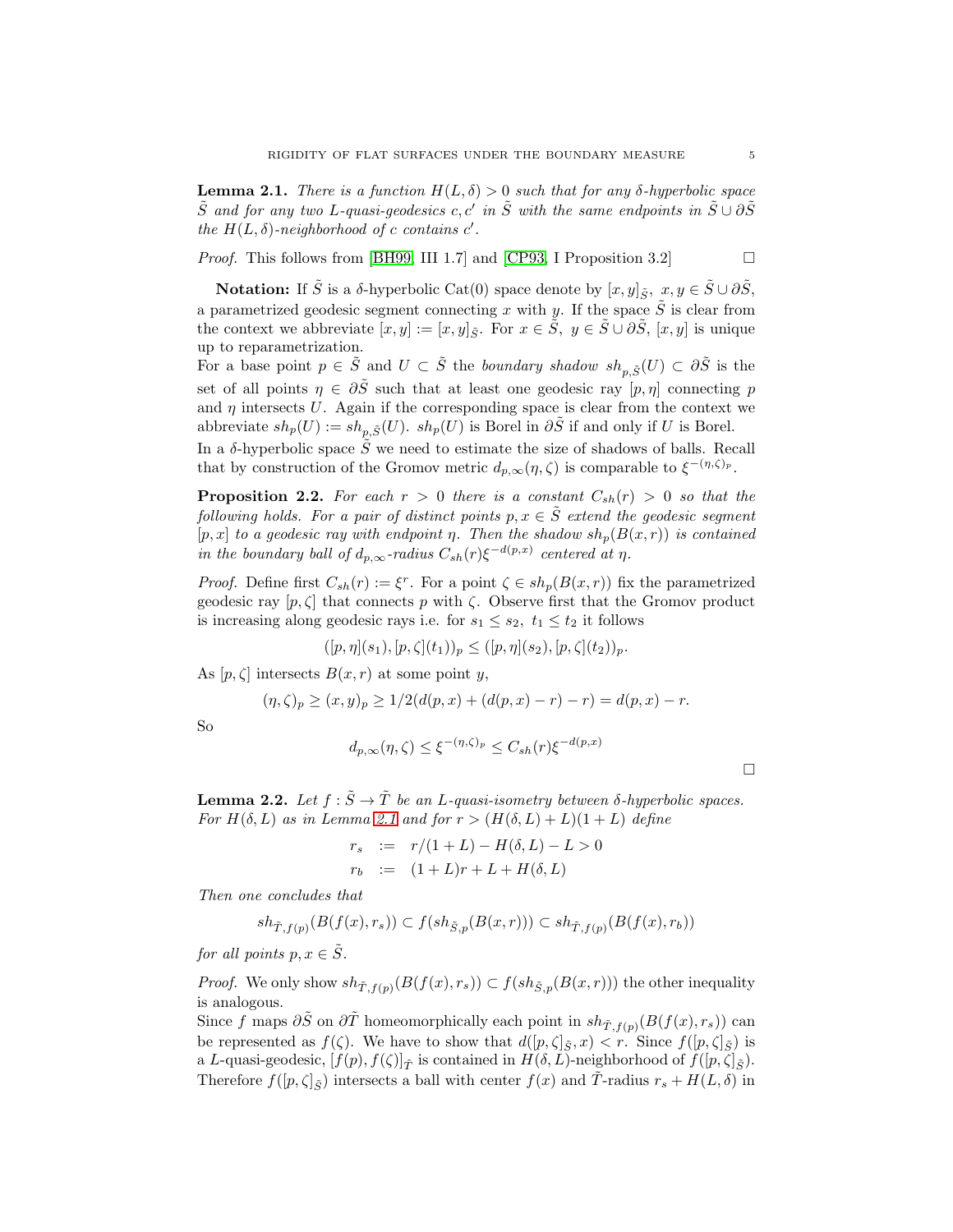### 6 KLAUS DANKWART

a point  $f(y)$ . As  $(1+L)^{-1}d(x,y) - L < d(f(x), f(y)) < r_s + H(\delta, L)$  we conclude that  $d(x, y) \le (1 + L)(r_s + H(\delta, L) + L) = r$ .

For Γ a group of isometries acting properly discontinuously, freely and cocompactly on S, the Hausdorff measure  $\mu_p$  of the Gromov metric  $d_{p,\infty}$  on  $\partial S$  can be computed by using the theory Patterson-Sullivan measures, see [\[Sul79,](#page-10-5) Section 1- 3], [\[Coo93,](#page-9-10) Section 4-8]: Fix a Γ-invariant non-zero Radon-measure  $\ell$  on  $\tilde{S}$ . The volume entropy is defined as

$$
e(\tilde{S}, \Gamma) := \limsup_{R \to \infty} \frac{\log (\ell (B(p, R)))}{R}.
$$

**Convention:** By entropy we mean volume entropy. Here  $\tilde{S}$  is the isometric universal covering of  $S = \tilde{S}/\Gamma$ , so we abbreviate  $e(S) := e(\tilde{S}, \Gamma)$ . We always assume that the group  $\Gamma$  acts properly discontinuously, freely and cocompactly by isometries on  $\tilde{S}$ .

<span id="page-5-1"></span>**Theorem 2.2.** Let  $\tilde{S}$  be a  $\delta$ -hyperbolic Cat(0)-space and let  $p \in \tilde{S}$  be a base point. Denote by  $\mu_p$  the Hausdorff measure of the Gromov boundary with respect  $d_{p,\infty}$ 

- i)  $\mu_p$  is a finite measure supported on  $\partial \tilde{S}$ .
- ii) For the constant  $\xi$  as in Proposition [2.1](#page-3-1) the Hausdorff dimension d equals  $e(S)/\log(\xi)$
- iii) Denote by d again the Hausdorff dimension. Then there is a constant  $C >$ 0, so that the measure  $\mu_p$  of a each boundary ball  $B(\eta,r)$  of  $d_{p,\infty}$ -radius r can be estimated by:  $C^{-1}r^d \leq \mu_p(B(\eta,r)) \leq Cr^d$

Proof. We refer to [\[Coo93\]](#page-9-10).

$$
\exists
$$

<span id="page-5-0"></span>2.3. Geometry of flat surfaces. We introduce the geometry of closed flat surfaces and refer to [\[Min92\]](#page-9-11), [\[Str84\]](#page-9-12).

**Convention:** Any closed surface is assumed to be of genus  $q \geq 2$ .

A half-translation structure  $S$  on a closed topological surface  $X$  is a choice of charts such that, away from a finite set of points  $\Sigma$ , the transition functions are halftranslations i.e. they are of the form  $z \mapsto \pm z + c$ . The pull-back of the flat metric in each chart gives a metric on  $X - \Sigma$ . We require that the metric on  $S - \Sigma$  extends to a singular cone  $Cat(0)$ -metric on S. Then S is a flat surface.

Proposition 2.3. In any homotopy class of arcs with fixed endpoints on a closed flat surface there exists a unique local geodesic representative which is length-minimizing. In any free homotopy class of closed curves there is a length-minimizing locally geodesic representative which passes through singularities.

Proof. In both cases, the existence of a length minimizing representative follows from a standard Arzelà-Ascoli argument.

The uniqueness of geodesic arcs follows from the absence of geodesic bigons in  $Cat(0)$ -spaces.

Suppose  $\alpha$  is a length minimizing closed curve that is disjoint from singularities. The half-translation structure on  $S - \Sigma$  preserves direction. So,  $\alpha$  does not change direction and is therefore simple. It sweeps out an isometrically embedded flat cylinder. Choose this embedding to be maximal. The boundary contains singularities and  $\alpha$  can be homotoped to a boundary component without changing length.  $\square$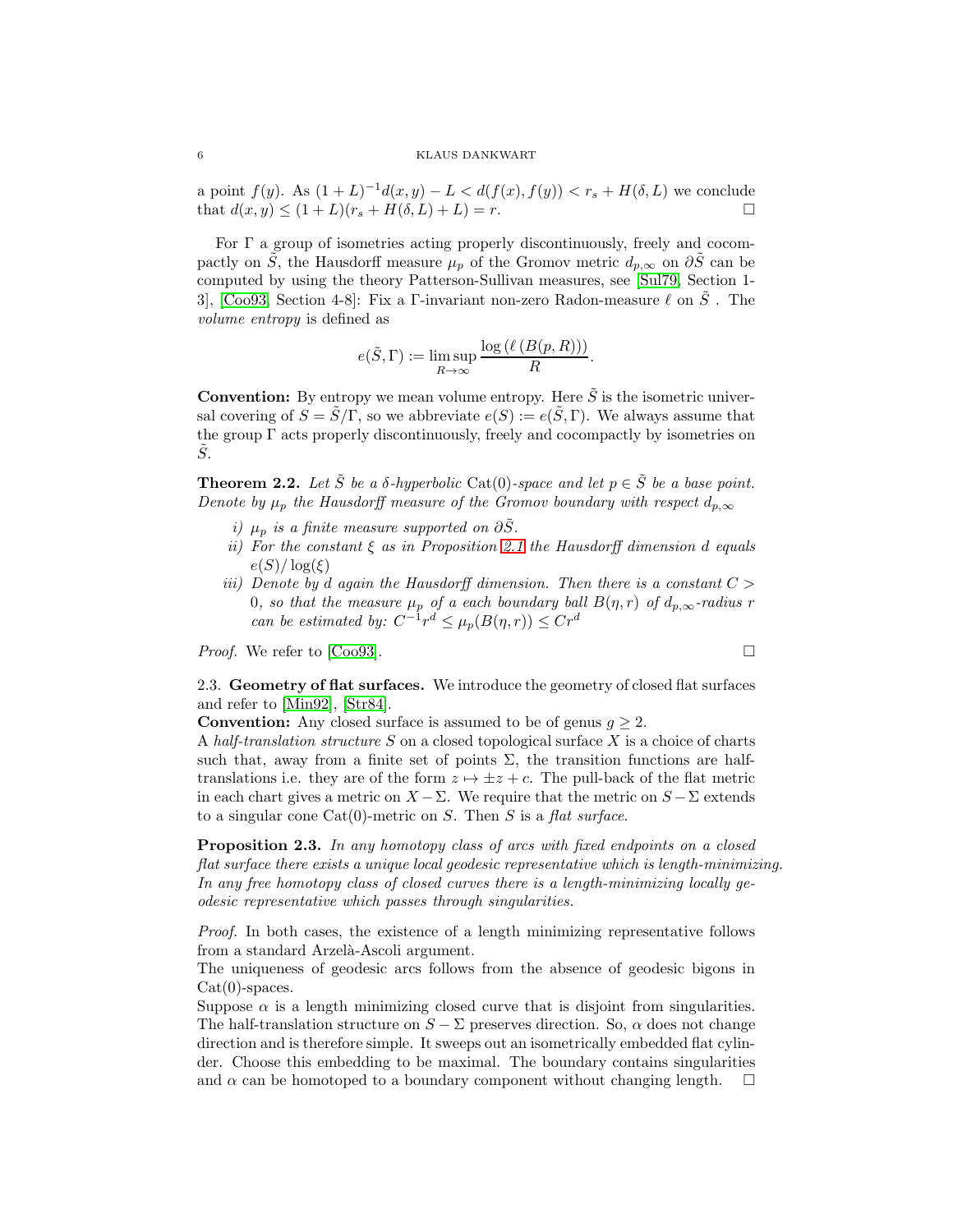Consider the isometric universal covering  $\pi : \tilde{S} \to S$  with  $\Gamma$  the group of deck transformations. By the Svarc- Milnor Lemma, any two  $\Gamma$ -invariant length metrics are quasi-isometric and therefore  $\tilde{S}$  is Gromov  $\delta$ -hyperbolic.

To study geodesic rays in  $\tilde{S}$ , recall that  $\mu_p$ ,  $p \in \tilde{S}$  is the Hausdorff measure on the Gromov boundary  $\partial \tilde{S}$ . We need to estimate the size of shadows of metric balls. Denote by  $\Sigma$  the set of singularities on  $S$ .

<span id="page-6-0"></span>**Proposition 2.4.** There is some  $C(r)$  so that for each  $p \in \tilde{S}$ , the  $\mu_p$ -measure of a shadow  $sh_p(B(x,r))$  of a ball of radius  $r > \sup d(x,\Sigma)$  centered at x can be x∈S

estimated by:

$$
C(r)^{-1} \exp(-d(p, x)) \le \mu_p(sh_p(B(x, r))) \le C(r) \exp(-d(p, x))
$$

*Proof.* By Proposition [2.2](#page-5-1) and Theorem 2.2 there is some  $C_1(r) > 0$  so that  $\mu_p(sh_p(B(x, r)) \leq C_1(r) \exp(-d(p, x)).$ 

To show the lower bound observe that  $B(x, r)$  contains a singularity  $\zeta$ . By [\[Dan11a\]](#page-9-6) there is a constant  $C_2$  so that

$$
C_2^{-1} \exp(-(d(p, x) + r)) \le C_2^{-1} \exp(-d(p, \varsigma)) \le \mu_p(sh_p(\varsigma))
$$
  
Define  $C := \max\{C_1(r), C_2 \exp(r)\}\$ 

**Corollary 2.1.** Fix a point p on the universal covering  $\pi : \tilde{S} \to S$  of a flat surface

S. Then the Hausdorff measure  $\mu_p$  on  $\partial \tilde{S}$  is doubling with respect to the Gromov metric  $d_{p,\infty}$ . For fixed  $r > \sup_{x \in S} d(x, \Sigma_S)$  the collection of shadows  $\{sh_p(B(x,r)), x \in S\}$ 

 $\tilde{S}, r > 0$ } forms a Vitali covering.

*Proof.* The fact that  $\mu_p$  is doubling follows from Theorem [2.2.](#page-5-1) One concludes from Proposition [2.2](#page-4-1) and Proposition [2.4](#page-6-0) that the set of shadows forms a Vitali  $\Box$ covering.

Finally we reformalize a statement from [\[Dan11a\]](#page-9-6) in a weaker form. On a flat surface S of volume entropy one fix a geodesic segment c that starts and ends at singularities. In the later context, c is a multiple of a closed geodesic that passes through singularities. Fix a base point p on the universal covering  $\pi : S \rightarrow S$ . Denote by  $\tilde{A}_c$  the set of boundary points to which tends a geodesic ray emanating from  $p$  which contains at most finitely many lifts of  $c$  as a subgeodesic segment. Denote by  $\tilde{A}$  the union of  $\tilde{A}_c$  for all such geodesic segments c.

## <span id="page-6-1"></span>**Proposition 2.5.** A is a zero set in with respect to the measure class  $\mu_{\tilde{S}}$

Proof. Since S contains only finitely many singularities there are only countably many geodesic segments  $c$  on  $S$  that connect singularities. So it suffices to show, that  $\tilde{A}_c$  is a zero set for each such geodesic segment c. Moreover we can assume that  $\tilde{A}_c$  is the set of boundary points to which tends a lift of a ray which never passes through c.

We first cite the main known results.

- i) It was shown in [\[Dan11a,](#page-9-6) Proposition 4.7] that the set of boundary points  $\eta$  so that  $[p, \eta]$  passes through only finitely many singularities is of measure zero.
- ii) By [\[Dan11b,](#page-9-13) Proposition 3.2] there are constants  $C_l, b > 0$ , so that each geodesic segment from  $p$  to a singularity  $\varsigma$  can be extended to a geodesic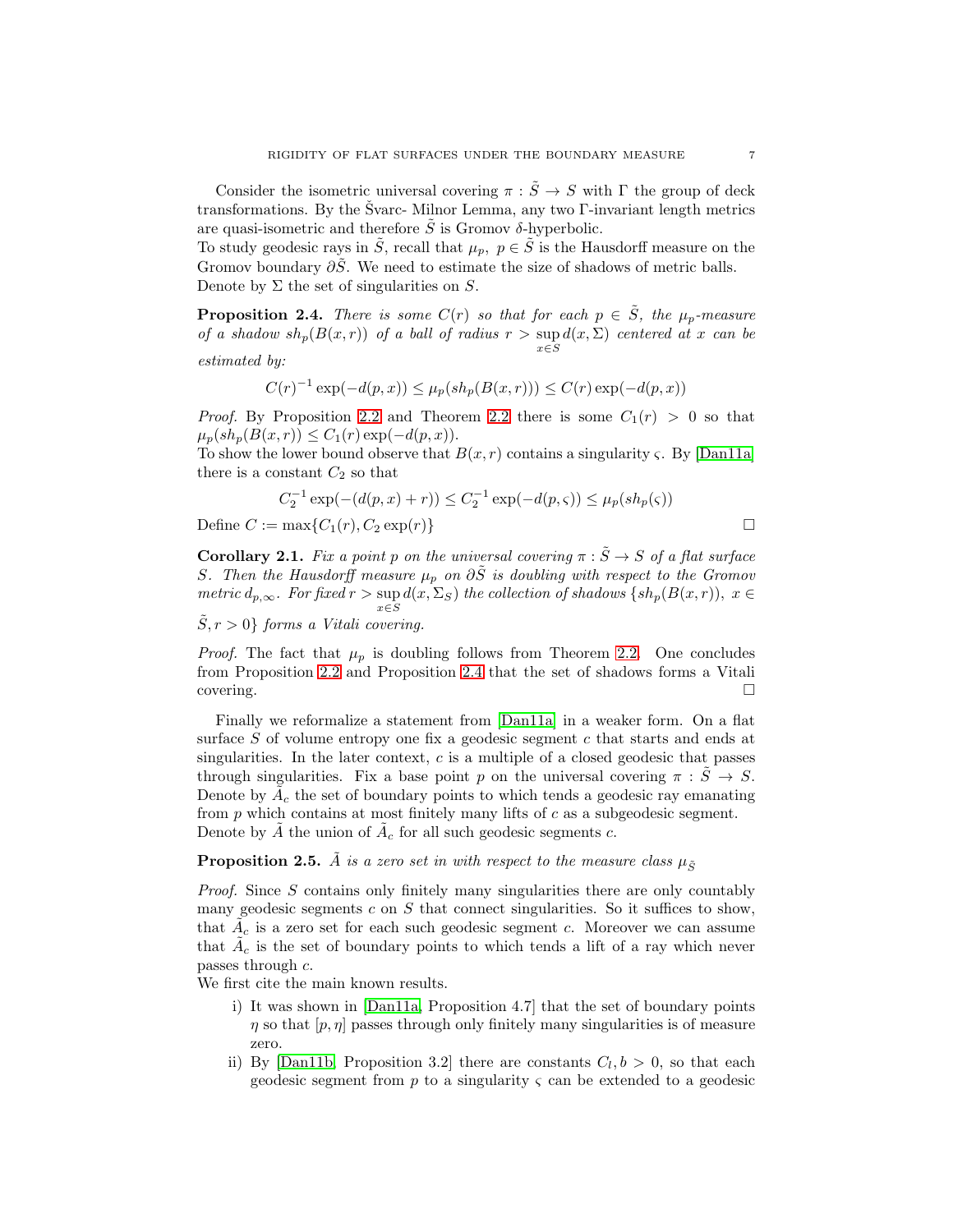#### 8 KLAUS DANKWART

segment of length less than  $d(p, \zeta) + C_l$  which ends at a singularity  $\zeta'$ , passes through  $b$  singularities and contains a lift of  $c$ .

iii) It was shown in [\[Dan11a,](#page-9-6) Proposition 4.7] that there is a constant  $C_s > 0$ that the  $\mu_p$  measure of a shadow of a singularity  $\varsigma$  equals  $exp(-d(p, \varsigma))$  up to the multiplicative constant  $C_s$ .

For  $n \in \mathbb{N}$  define  $\Sigma_n$  the set of all singularities  $\varsigma$  so that  $[p,\varsigma]$  passes trough n singularities but does not pass through a lift of c.

Define  $\Phi_k : \Sigma_{n+k} \to \Sigma_n$ , so that  $\Phi_k(\varsigma)$  is the *n*-th singularity in [*p*, *ς*]. Also define  $\Psi : \Sigma_n \to \Sigma_{n+b}$ , so that  $\Psi(\zeta)$  is the endpoint of the extended geodesic segment as in ii) that contains a lift of c.

By i) the shadow of  $\Sigma_n$  covers  $\tilde{A}_c$  up to measure zero. For each singularity  $\varsigma_n \in \Sigma_n$ one concludes, that the shadow of  $\Phi_b^{-1}(\varsigma_n)$  form a subset of the shadow of  $\varsigma_n$  whose complement contains the shadow of  $\Psi(\varsigma_n)$ . By ii) the distance of  $\varsigma_n$  and  $\Psi(\varsigma_n)$  is at most  $C_l$ . By using the estimate of iii) there is a constant  $\lambda < 1$  so that

$$
\mu_p(sh_p(\varsigma_n)) - \mu_p(sh_p(\Psi(\varsigma))) \leq \lambda \mu_p(sh_p(\varsigma_n))
$$

So the measure of the shadow of  $\Sigma_{n+b}$  is at most  $\lambda$  times the measure of the shadow of  $\Sigma_n$ . Therefore letting n tend to infinity the measure of  $sh_p(\Sigma_n)$  tends to zero and so  $\tilde{A}_c$  is a zero set.

# <span id="page-7-0"></span>3. TEICHMÜLLER SPACE OF FLAT SURFACES AND THE PROOF OF THE MAIN **THEOREM**

[\[DLR10,](#page-9-5) Theorem 2] showed that the marked length spectrum uniquely determines a point in the Teichmüller space of flat surfaces of area one. The following slight generalization is word by word as the original proof.

<span id="page-7-2"></span>**Theorem 3.1.** Two marked flat surfaces  $(S, f), (T, g)$  of finite area determine the same point in Teichmüller space of flat surfaces, if and only if the marked length spectrum of  $(S, f)$  equals the marked length spectrum of  $(T, g)$ .

Suppose that  $S$ ,  $T$  are flat surfaces of volume entropy one and suppose that  $f : \tilde{S} \to \tilde{T}$  is a L-quasi-isometry between the universal coverings. Fix a base point  $p \in S$ .

<span id="page-7-1"></span>**Proposition 3.1.** Let  $f : \tilde{S} \to \tilde{T}$  be an L-quasi-isometry so that  $\mu_{\tilde{S},p}$  is in the measure class of  $f_*^{-1}\mu_{\tilde{T},f(p)}$ . Then for almost all points  $\eta \in \partial \tilde{S}$  there is a constant  $C := C(n, h) > 0$  that

$$
|d_{\tilde{S}}([p,\eta]_{\tilde{S}}(s),[p,\eta]_{\tilde{S}}(t))-d_{\tilde{T}}(f([p,\eta]_{\tilde{S}}(s)),f([p,\eta]_{\tilde{S}}(t))|\leq C,\ \forall s,t.
$$

*Proof.* Define the Radon Nikodym derivative  $h := \frac{d(f^{-1}_* \mu_{\bar{T},f(p)})}{d\mu_{\bar{T}}}$  $\frac{\mu_{T, f(p)}}{d\mu_{\tilde{S},p}}$  and denote by  $\mathcal V$ the Vitali set of shadows of balls on  $\partial \tilde{S}$  with respect to the base point  $f(p)$ . It will be shown that each Lebesgue point  $\eta \in \partial \tilde{S}$  for  $h, V$  with  $0 < h(\eta) < \infty$  has this property. Choose some  $C_1 := C_1(\eta)$  that  $C_1^{-1} < h(\eta) < C_1$ . As f is an L-quasiisometry and and  $\tilde{S}, \tilde{T}$  are  $\delta$ -hyperbolic, one can choose  $r, r_b > r_s > 0$  as in Lemma [2.2,](#page-4-2) so that

$$
r > \sup_{x \in S} (d(x, \Sigma), r_s > \sup_{x \in T} (d(x, \Sigma)).
$$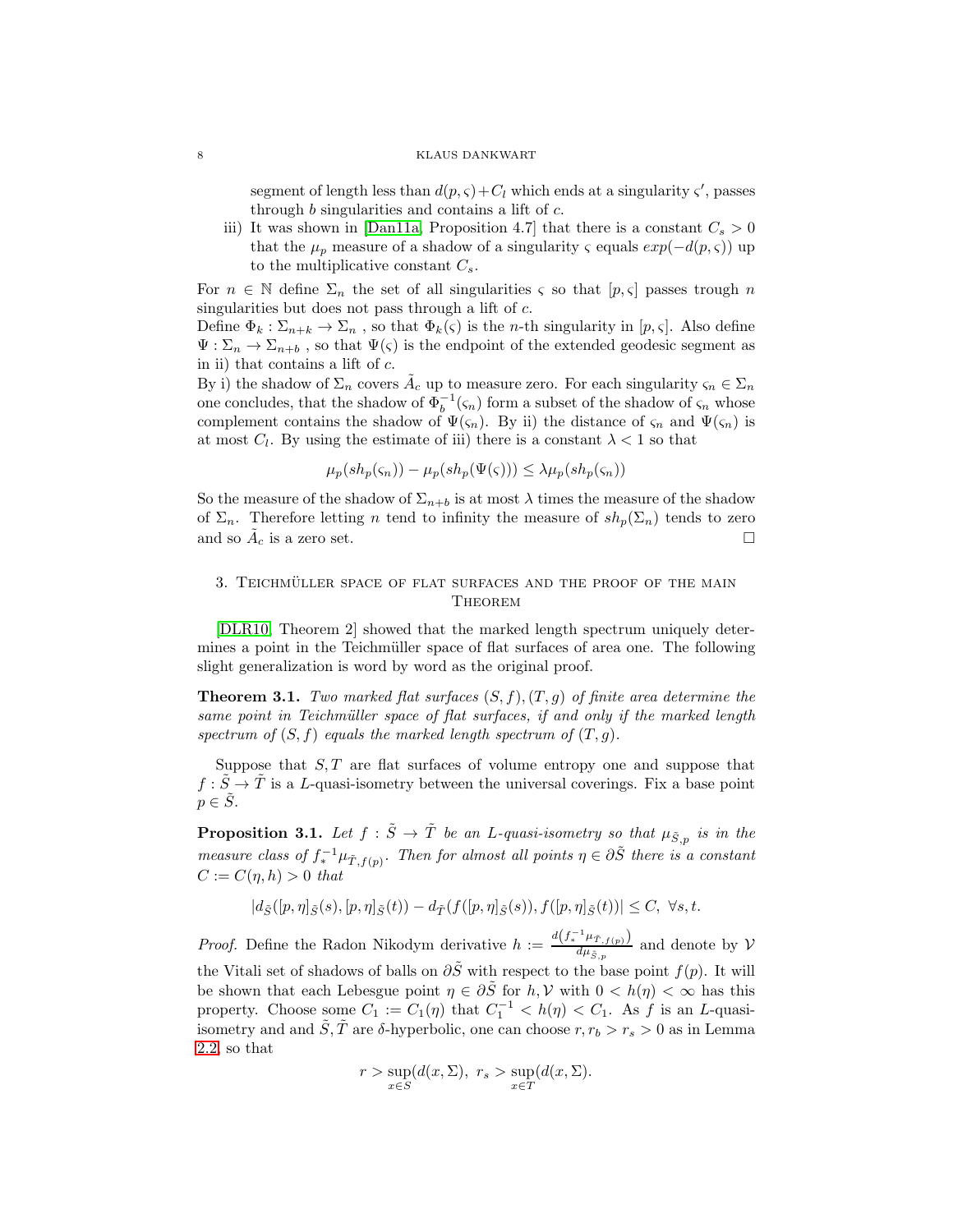We define first the shadows of balls which are centered on the rays.

$$
U_{\tilde{S}}(t) := sh_{p,\tilde{S}}(B([p,\eta](t),r))
$$
  
\n
$$
U_{\tilde{T},s}(t) := sh_{p,\tilde{S}}(B(f([p,\eta](t)),r_s))
$$
  
\n
$$
U_{\tilde{T},b}(t) := sh_{p,\tilde{T}}(B(f([p,\eta](t)),r_b))
$$

Note that by construction they nested in the following sense.

$$
U_{\tilde{T},s}(t) \subset f(U_{\tilde{S}}(t)) \subset U_{\tilde{T},b}(t)
$$

Observe that the measure of  $U_{\tilde{T},s}(t)$  and the measure of  $U_{\tilde{T},b}(t)$  differ at most by a multiplicative factor  $C_2$ .

 $\eta$  is a Lebesgue point and the set of shadows forms a Vitali covering. If t is larger than some threshold  $t_0$ , the  $\mu_{\tilde{S},p}$ -measure of the shadow  $U_{\tilde{S}}(t)$  along the ray  $[p, \eta]$ and the  $\mu_{\tilde{T},f(p)}$ -measure of its image differ at most by the factor  $C_1$  as the quotient

$$
\frac{\mu_{\tilde{T},f(p)}(f(U_S(t)))}{\mu_{\tilde{S},p}(U_S(t))} = \frac{f_*^{-1}\mu_{\tilde{T},f(p)}(U_S(t))}{\mu_{\tilde{S},p}(U_S(t))} = \frac{\int_{U_{\tilde{S}}(t)} h d\mu_{\tilde{S},p}}{\mu_{\tilde{S},p}(U_S(t))}
$$

converges to  $h(\eta)$  when t tends to infinity.

So, observe that the  $\mu_{\tilde{S},p}$ -measure of  $U_S(t)$  and  $\mu_{\tilde{T},p}(U_{T,s}(t))$  differ at most by the multiplicative factor  $C_2C_1$  for all  $t > t_0$ .

Suppose first that  $s = 0, t > t_0$  and define  $y := [p, \eta](t)$ .

Recall that the  $\mu_{p,\tilde{S}}$  measure of shadows ball of fixed radius decrease exponentially in their distance to the base point  $p$  up to a factor  $C_3$ . Up to enlarging  $C_3$  the same holds for shadows of balls in  $\tilde{T}$ . So

$$
C_3^{-1} \exp(-d_{\tilde{S}}(p, y)) \le \mu_{\tilde{S},p}(U_S(t)) \le C_3 \exp(-(d_{\tilde{S}}(p, y))
$$
  

$$
C_3^{-1} \exp(-d_{\tilde{T}}(f(p), f(y))) \le \mu_{\tilde{T},p}(U_{\tilde{T},s}(t)) \le C_3 \exp(-d_{\tilde{T}}(f(p), f(y)))
$$

One concludes that the distances  $d_{\tilde{T}}(f(p), f(y))$  and  $d_{\tilde{S}}(p, y)$  differ at most by an additive constant  $C_4$ .

If we skip the restriction that  $t > t_0$  recall that f is an L-quasi-isometry. So, for  $C_5 := \max\{(1+L)t_0 + L, C_4\}$  and  $y := [p, \eta](t)$  one concludes

$$
|d_{\tilde{T}}(f(p), f(y)) - d_{\tilde{S}}(p, y)| \leq C_5.
$$

For  $0 \leq s \leq t$  denote by  $x := [p, \eta](s)$ ,  $y := [p, \eta](t)$ . As  $f([p, y]_{\tilde{\sigma}})$  is an L-quasi-geodesic,  $f(x)$  is in the  $H(L, \delta)$ -neighborhood of  $[f(p), f(y)]_{\tilde{\sigma}}$ . So the length of the concatenated geodesics segments  $[f(p), f(x)]$  and  $[f(x), f(y)]$ and the distance of  $f(p)$  and  $f(y)$  differ at most by  $2H(L,\delta)$ . So  $d(f(x), f(y))$  and  $d(f(p), f(y)) - d(f(p), f(x))$  differ at most by the additive constant  $2H(L, \delta)$ . Additionally  $d(x, y)$  is precisely  $d(p, y) - d(p, x)$ . As  $d(f(p), f(*))$  and  $d(p, *)$ , \*= x, y differ at most by an additive error  $C_5$  the claim is shown for  $C := 2(C_5 +$  $H(\delta, L)$ ).

<span id="page-8-0"></span>**Proposition 3.2.** Suppose  $f : S \to T$  is a homeomorphism between flat surfaces of volume entropy one and define  $f : \tilde{S} \to \tilde{T}$  the lift to the universal coverings. If the measure classes  $f_*^{-1}\mu_T$  and  $\mu_S$  of the Hausdorff measures on  $\partial \tilde{S}, \partial \tilde{T}$  are equal then the length of each free homotopy class of closed curves  $\alpha$  on S satisfies

$$
l_S(\alpha) = l_T(f(\alpha)).
$$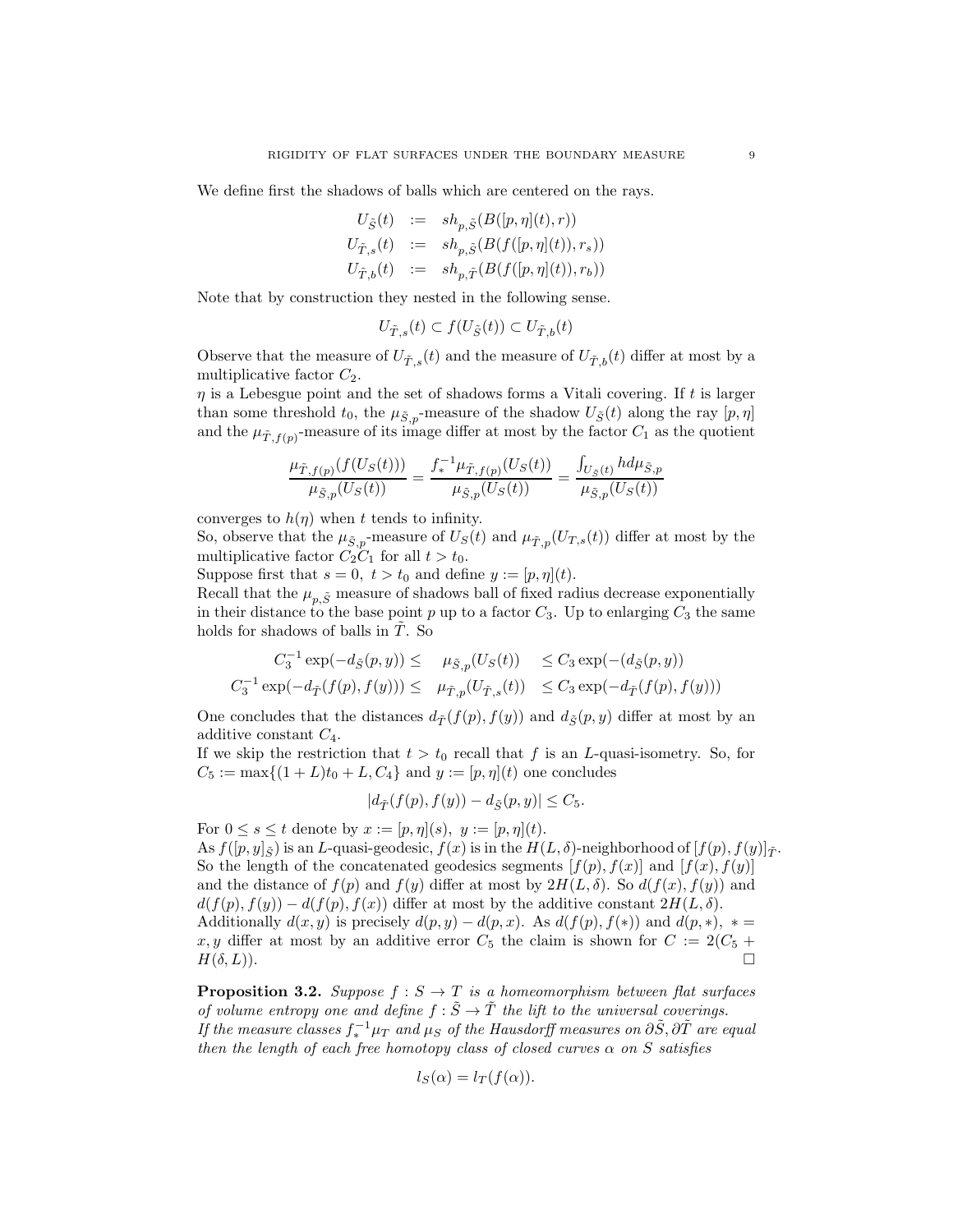Proof. Assume on the contrary that up to exchanging the roles of S and T

$$
l_S(\alpha) < l_T(f(\alpha)) - \epsilon
$$

for some  $\epsilon > 0$  and for some free homotopy class  $\alpha$ . Fix a base point p on  $\tilde{S}$ . By Proposition [2.5](#page-6-1) there is a Lebesgue point  $\eta \in \partial \tilde{S}$  as in Proposition [3.1](#page-7-1) so that the projection of  $[p, \eta]_{\tilde{S}}$  to S passes through all geodesic segments that connect singularities. Define C as in Proposition [3.1](#page-7-1) and fix some multiple  $\alpha^n$  of  $\alpha$  so that  $n \geq C/\epsilon$ . Denote by c a geodesic representative of the free homotopy class of  $\alpha^n$  that passes through singularities. Fix a lift  $\tilde{c}$  of c with singularities  $\varsigma_1, \varsigma_2$  as endpoints that is a subgeodesic segment of  $[p, \eta]_{\tilde{S}}$ . Observe that  $d_{\tilde{S}}(\varsigma_1, \varsigma_2) = nl_S(\alpha)$ . On the other hand the projection of the geodesic segment  $[f(\varsigma_1), f(\varsigma_2)]_{\tilde{T}}$  is in the free homotopy class of  $f(\alpha^n)$  so  $d_{\tilde{T}}(f(\varsigma_1), f(\varsigma_2))$  is at least  $nl_T(f(\alpha)) > nl_S(\alpha) + C$ . This contradicts the fact that  $d_{\tilde{T}}(f(\varsigma_1), f(\varsigma_2))$  and  $d_{\tilde{S}}(\varsigma_1, \varsigma_2)$  differ less than C.  $\Box$ 

*Proof of Theorem [1.1.](#page-1-0)* Let  $(S, f), (T, g) \in \mathcal{T}(X)$  be points in the Teichmüller space of flat surfaces so that the push forward of the measure class  $\mu_{\tilde{S}}$  under a lift of an representative in  $g \circ f^{-1}$  equals  $\mu_{\tilde{T}}$ . Scale  $S, T$  to volume entropy one. Then by Proposition [3.2](#page-8-0) the marked length spectra of  $(S, f), (T, g)$  are equal up to a positive scalar. By Theorem [3.1](#page-7-2) the scaled marked flat surface  $(S, f), (T, g)$  determine the same point in  $\mathcal{T}(X)$ .

### **REFERENCES**

- <span id="page-9-3"></span>[Abi80] William Abikoff. The real analytic theory of Teichmüller space, volume 820 of Lecture Notes in Mathematics. Springer, Berlin, 1980.
- <span id="page-9-8"></span>[BH99] Martin R. Bridson and André Haefliger. Metric spaces of non-positive curvature, volume 319 of Grundlehren der Mathematischen Wissenschaften [Fundamental Principles of Mathematical Sciences]. Springer-Verlag, Berlin, 1999.
- <span id="page-9-10"></span>[Coo93] Michel Coornaert. Mesures de Patterson-Sullivan sur le bord d'un espace hyperbolique au sens de Gromov. Pacific J. Math., 159(2):241–270, 1993.
- <span id="page-9-9"></span>[CP93] Michel Coornaert and Athanase Papadopoulos. Symbolic dynamics and hyperbolic groups, volume 1539 of Lecture Notes in Mathematics. Springer-Verlag, Berlin, 1993.
- <span id="page-9-1"></span>[Cro90] Christopher Croke. Rigidity for surfaces of non-positive curvature. Commentarii Mathematici Helvetici, 65:150–169, 1990. 10.1007/BF02566599.
- <span id="page-9-6"></span>[Dan11a] K. Dankwart. Typical geodesics on flat surfaces. Conformal Geometry and Dynamics, 15:188–209, 2011.
- <span id="page-9-13"></span>[Dan11b] Klaus Dankwart. Volume entropy and the Gromov boundary of flat surfaces. ArXiv e-prints, January 2011.
- <span id="page-9-5"></span>[DLR10] Moon Duchin, Christopher Leininger, and Kasra Rafi. Length spectra and degeneration of flat metrics. Inventiones Mathematicae, 182:231–277, 2010. 10.1007/s00222-010-0262 y.
- <span id="page-9-7"></span>[Fed69] Herbert Federer. Geometric measure theory. Die Grundlehren der mathematischen Wissenschaften, Band 153. Springer-Verlag New York Inc., New York, 1969.
- <span id="page-9-2"></span>[Ham92] Ursula Hamenstädt. Time-preserving conjugacies of geodesic flows. Ergodic Theory Dynam. Systems, 12(1):67–74, 1992.
- <span id="page-9-4"></span>[HM79] John Hubbard and Howard Masur. Quadratic differentials and foliations. Acta Math., 142(3-4):221–274, 1979.
- <span id="page-9-11"></span>[Min92] Yair N. Minsky. Harmonic maps, length, and energy in Teichmüller space. J. Differential Geom., 35(1):151–217, 1992.
- <span id="page-9-0"></span>[Ota90] Jean-Pierre Otal. Le spectre marqué des longueurs des surfaces à courbure négative. Ann. of Math. (2), 131(1):151–162, 1990.
- <span id="page-9-12"></span>[Str84] Kurt Strebel. Quadratic differentials, volume 5 of Ergebnisse der Mathematik und ihrer Grenzgebiete (3) [Results in Mathematics and Related Areas (3)]. Springer-Verlag, Berlin, 1984.